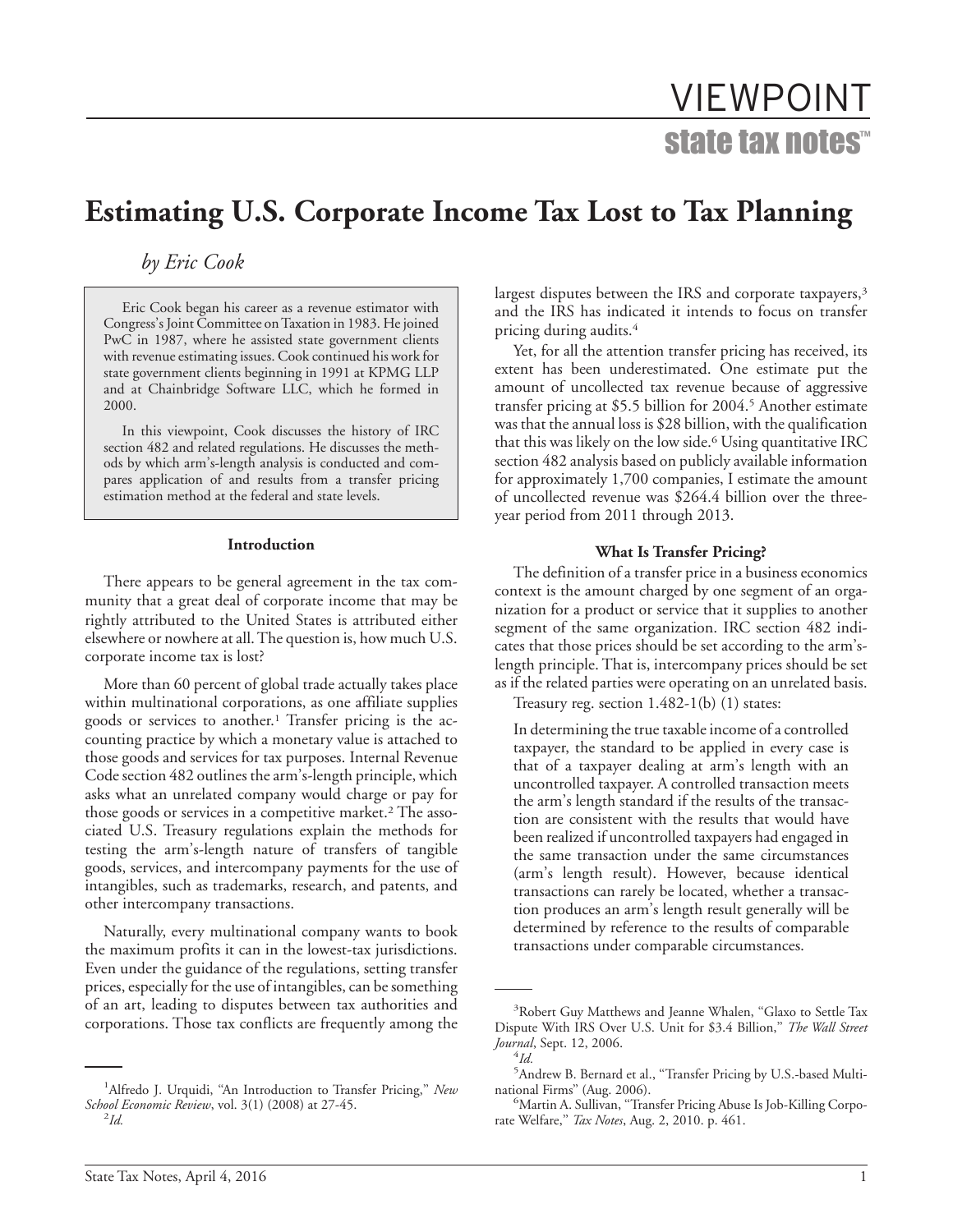Taxpayers are able to shift income to reduce their overall tax burden through various intercompany pricing mechanisms. Corporate CFOs and tax directors are tasked with minimizing taxes paid, and transfer pricing is a tool used by tax accountants to minimize corporate tax burdens, both within the United States and abroad. Tax minimization is achieved through the minimization of reported income to tax authorities and operates in sharp contrast with the goal for publicly traded corporations, which is to maximize income reported to its stockholders.

A 2011 *New York Times* article7 provides an example of a publicly traded corporation reporting high profits to shareholders and low profits to taxing jurisdictions:

General Electric, the nation's largest corporation, had a very good year in 2010. The company reported worldwide profits of \$14.2 billion, and said \$5.1 billion of the total came from its operations in the United States. Its American tax bill? None. In fact, G.E. claimed a tax benefit of \$3.2 billion.

That may be hard to fathom for the millions of American business owners and households now preparing their own returns, but low taxes are nothing new for G.E. The company has been cutting the percentage of its American profits paid to the Internal Revenue Service for years, resulting in a far lower rate than at most multinational companies.

#### **The History of Transfer Pricing in Consulting Firms**

Transfer pricing has grown rapidly in importance over the past three decades. In the early 1980s, there were a handful of consultants who performed transfer pricing analyses for corporate taxpayers. In 1984 a former IRS economist at Coopers & Lybrand and another at PwC were providing section 482 transfer pricing studies to corporate clients facing audits. At that time, an economist at Arthur D. Little was performing section 482 analyses for corporations. The consulting revenue flowing to those transfer pricing practices was probably less than \$1 million per year.

Effective for income years beginning after December 31, 1986, the Tax Reform Act of 1986 added what is known as the ''super-royalty'' provision and introduced the ''commensurate with income'' standard. The conference committee report recommended that the IRS conduct a comprehensive study and consider whether the regulations under IRC section 482, which had been issued in 1968, should be ''modified in any respect.''

In response, the IRS and Treasury issued Notice 88-123, "A Study of Intercompany Pricing," and later known as the white paper.<sup>8</sup> The notice focused on intangible asset transfers but also covered other aspects of section 482. The notice

<sup>7</sup>David Kocieniewski, "G.E.'s Strategies Let It Avoid Taxes Altogether," The New York Times, Mar. 22, 2011.

contained concepts that would later appear in proposed regulations, which contained a guide of how to apply the commensurate with income standard and record maintenance requirements.

The IRS issued proposed section 482 regulations on January 30, 1992.<sup>9</sup> In response to comments from transfer pricing practitioners, the IRS issued revised temporary and proposed regulations a year later.10 The IRS received comments on the 1993 regulations from many taxpayers and industry and professional groups. Also, comments were received from several tax treaty partners, both individually and through the international forum of the Organization for Economic Cooperation and Development. On July 1, 1994, the proposed regulations were finalized and were effective for income years beginning after October 6, 1994.

From the mid-1980s to 1990, the U.S. transfer pricing practices grew quickly, becoming important profit centers in the Big Eight accounting firms. A few small consulting firms also emerged that performed transfer pricing studies for both corporate clients and the IRS.

To assist the IRS in enforcing section 482, Congress enacted reporting requirements for transactions involving foreign businesses or foreign investors. Two examples of those reporting requirements are IRC sections 6038A and 6038C. In June 1991 the IRS issued final regulations under these sections. Those rules describe reporting and recordkeeping requirements for foreign-owned U.S. corporations and foreign corporations operating in the United States. The records must be ''sufficient to establish the correctness of the federal income tax return.'' Also, the regulations require that these corporations be designated as agents for tax matters for foreign affiliates that engage in related-party transactions.

Those same regulations provide a safe harbor under which the reporting corporation will be deemed in compliance with IRC sections 6038A and 6038C. The provisions require maintaining:

- original entry books and transaction records; ''material profit and loss statements'' of the reporting corporation and all related parties that reflect profit or loss of the related-party group attributable to U.S.-connected products or services;
- all pricing documents relevant to establishing the appropriate price or rate for transactions between the reporting corporation and its foreign related parties;
- foreign country and third-party filings of financial and other information relating to transactions between the reporting corporation and any foreign related party;
- ownership and capital structure records; and
- records of loans, services, and other non-sales transactions.

Notice 88-123, 1988-2 C.B. 458 (Oct. 18, 1988).

<sup>9</sup> INTL-0372-88; INTL-0401-88, 57 FR 3571.

<sup>&</sup>lt;sup>10</sup>TD 8470; INTL 401-88, 58 FR 5263.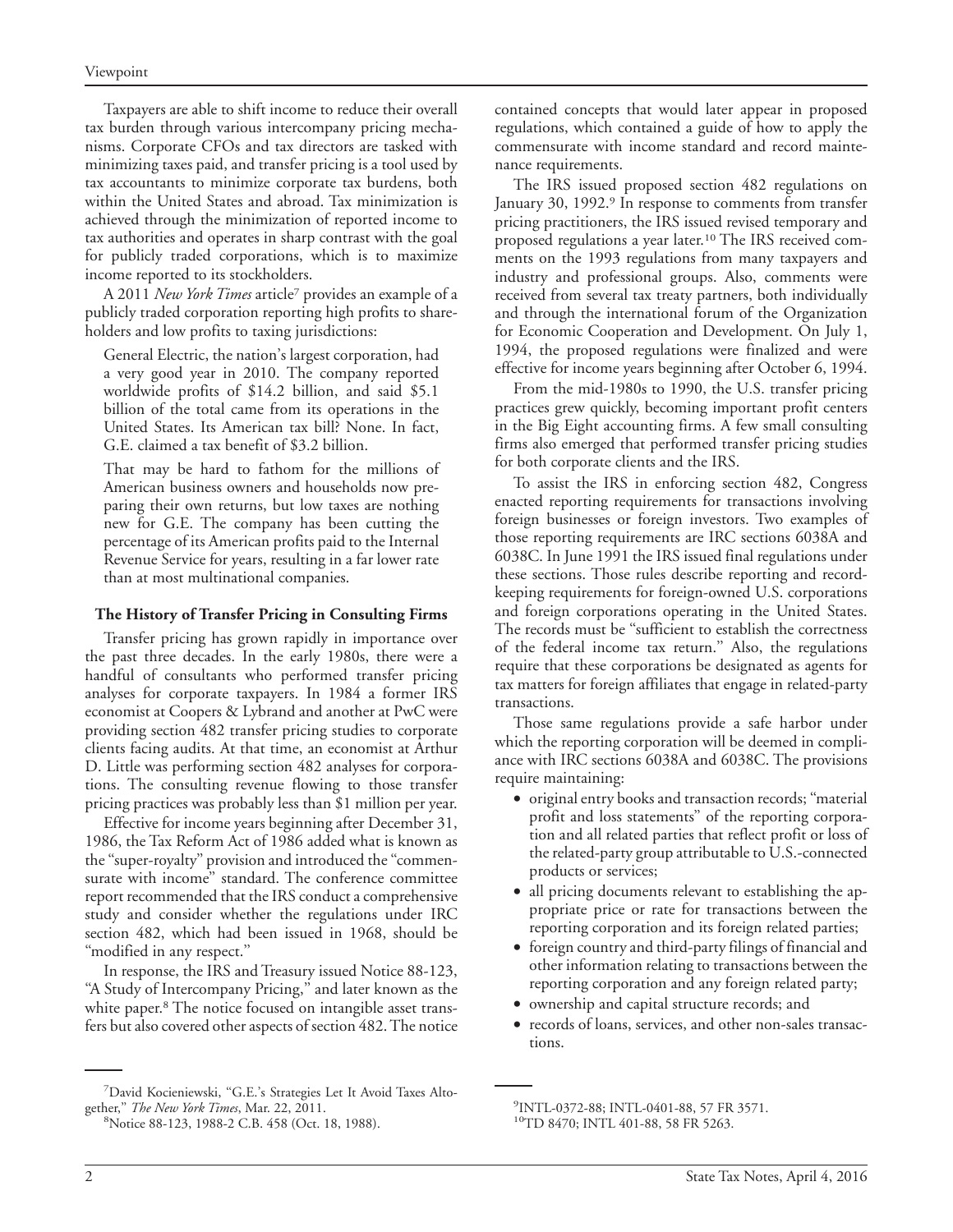The pricing documents described above created a transfer pricing consulting boom.The consulting firms marketed transfer pricing studies to corporate clients with the added fear of stiff underreporting penalties. By 1990, I estimate that more than 100 consultants were performing transfer pricing studies, bringing in annual consulting revenue of around \$50 million. By the fall of 1990, global tax minimization became a standard goal within the accounting firms. By 2000, an estimated 2,500 professionals in the accounting and consulting firms were engaged in transfer pricing practices around the globe, with billings totaling more than \$500 million per year. Transfer pricing had become a big business.

Where do things stand today? Over the past 20 years, many U.S. companies have located subsidiaries in tax haven countries. A 2007 study by Treasury found a significant increase in the number of taxpayers located in no-tax countries between 1996 and 2002.11 A 2008 General Accountability Office report found that 83 of the 100 largest U.S. companies had subsidiaries in tax haven countries.12 One corporation had 427 such subsidiaries. One tax haven hosted 569 subsidiaries of those U.S. corporations, 372 of them owned by just four companies. In 2009 President Obama called for the elimination of benefits for companies and wealthy individuals that stash cash in offshore accounts.13 Reporter Lesley Stahl documented the trend for many of the major U.S. corporations locating subsidiaries offshore not only in the tax haven countries of Bermuda and the Cayman Islands but also in countries like Switzerland.14 Transfer pricing continues to be a big business for both corporate taxpayers and the consulting firms.

#### **Applying Treasury Regulations**

The following is a simplified and generalized description of how a transfer pricing study may be performed. As stated above, transfer pricing issues arise when related parties engage in sales of tangible property, sales and use of intangible property, provision of services or know-how, or joint development of intangibles with a related party.

Initial steps when performing transfer pricing analysis may include:

- taxpayer background and functional analysis;
- identification of tested party;
- identification of related-party transactions; and
- method selection.

According to Treasury reg. section 1.482-3, the arm'slength amount charged in a controlled transfer of tangible property must be determined under one of six methods. A similar set of methods applies to the provision of intercompany services. The methods applicable to transfers of tangible property are:

- comparable uncontrolled price method (reg. section  $1.482 - 3(b)$ ;
- resale price method (reg. section 1.482-3(c));
- cost-plus method (reg. section 1.482-3(d));
- comparable profits method (CPM) (reg. section 1.482-5);
- profit-split method (reg. section 1.482-6); and
- unspecified methods.

Each of the methods must be applied in accordance with the provisions of reg. section 1.482-1, including:

- best method rule (reg. section 1.482-1(c));
- comparability analysis (reg. section 1.482-1(d)); and
- arm's-length range (reg. section 1.482-1(e)).

If the CPM is selected as the best method to perform an arm's-length analysis of intercompany transactions, the following steps must be undertaken:

- selection of appropriate CPM profit level indicator (PLI);
- comparable firm selection (qualitative analysis);
- quantitative analysis of both tested party and comparable firms (including required asset intensity adjustments); and
- determination of the arm's-length nature of tested party's intercompany transactions.

Treas. reg. section 1.482-5(b)(4) indicates that PLIs are ratios that measure relationships between profits and costs incurred or resources employed. In many cases, the most appropriate PLI for analyzing a tested party's intercompany transactions is the net profit to sales ratio. That ratio is defined as operating profit divided by sales. Operating profit is equal to sales minus cost of goods sold minus operating expenses. For manufacturing entities, another PLI can be used, which is measured by the rate of return on capital.

Using the CPM requires identifying firms comparable to the taxpayer and computing the PLI for both. Standard and Poor's Compustat (North America) database has long been acknowledged as a premier database for fundamental financial information. The database contains thorough coverage of annual and quarterly income statement, balance sheet, statement of cash flows, and supplemental data items on publicly held companies. In IRC section 482 analyses, the initial comparables search from the Compustat database should focus on the tested party's North American Industrial Classification System code. Once the initial comparable analysis is performed, one should review the business descriptions for each of the comparable firms from SEC filings and company websites for the applicable tax period.

For purposes of applying the CPM, the comparables' PLIs (net profit to sales ratios) are sorted from highest to lowest. The arm's-length range is ordinarily determined by

<sup>&</sup>lt;sup>11</sup>U.S. Department of Treasury, "Report to Congress on Earnings Stripping, Transfer Pricing and U.S. Income Tax Treaties" (Nov. 2007).<br><sup>12</sup>GAO, "International Taxation: Large U.S. Corporations and

Federal Contractors with Subsidiaries in Jurisdictions Listed as Tax Havens or Financial Privacy Jurisdictions'' (Dec. 2008). 13White House press release, ''Leveling the Playing Field: Curbing

Tax Havens and Removing Tax Incentives for Shifting Jobs Overseas,'' May 4, 2009. 14Stahl, ''The New Tax Havens,'' *60 Minutes*, Mar. 27, 2011.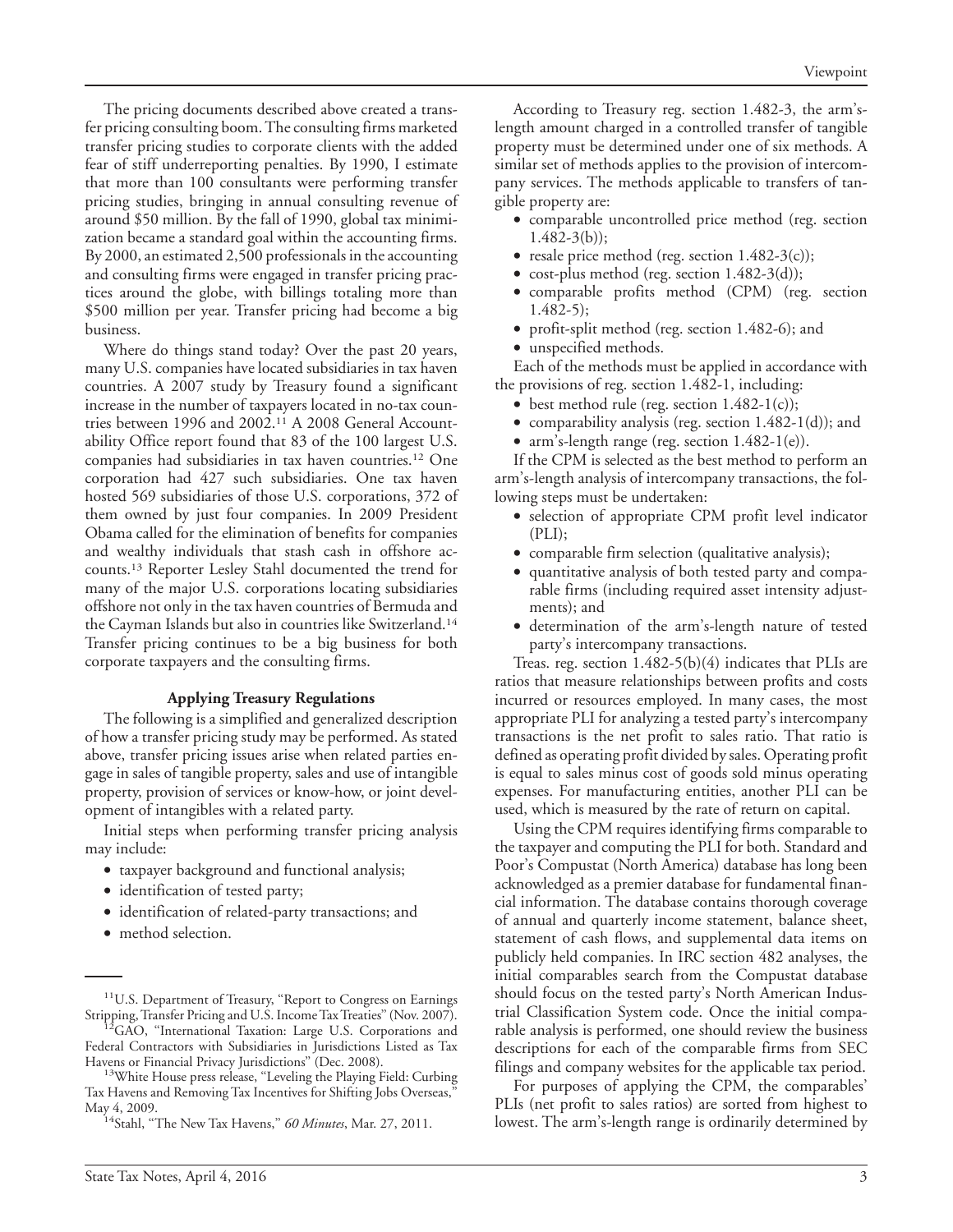| Table 1.<br>(dollar amounts in millions)                                                                                                                       |              |                              |                         |             |                                     |  |  |  |
|----------------------------------------------------------------------------------------------------------------------------------------------------------------|--------------|------------------------------|-------------------------|-------------|-------------------------------------|--|--|--|
| <b>Comparable Name</b>                                                                                                                                         | <b>Sales</b> | Cost of<br><b>Goods Sold</b> | <b>SG&amp;A</b> Expense | Net Profile | Net Profit to<br><b>Sales Ratio</b> |  |  |  |
| Weis Markets Inc.                                                                                                                                              | \$1,284.7    | \$932.7                      | \$267.2                 | \$84.8      | $6.6\%$                             |  |  |  |
| Albertsons Inc.                                                                                                                                                | \$8,110.8    | \$6,088.1                    | \$1,654.4               | \$368.3     | 4.5%                                |  |  |  |
| Penn Traffic Co.                                                                                                                                               | \$2,766.2    | \$2,166.6                    | \$494.2                 | \$105.4     | 3.8%                                |  |  |  |
| Safeway Inc.                                                                                                                                                   | \$15,051.2   | \$10,653.6                   | \$3,871.3               | \$526.4     | 3.5%                                |  |  |  |
| Homeland Holding Co.                                                                                                                                           | \$794.8      | \$570.7                      | \$199.0                 | \$25.1      | 3.2%                                |  |  |  |
| Kroger Co.                                                                                                                                                     | \$21,250.3   | \$16,420.8                   | \$4,160.1               | \$669.4     | 3.2%                                |  |  |  |
| Ingles Markets Inc. - CLA                                                                                                                                      | \$1,046.9    | \$794.4                      | \$222.9                 | \$29.6      | 2.8%                                |  |  |  |
| Eagle Food Centers Inc.                                                                                                                                        | \$1,122.8    | \$842.0                      | \$249.6                 | \$31.2      | 2.8%                                |  |  |  |
| Publix Supermarkets Inc.                                                                                                                                       | \$6,190.7    | \$4,702.3                    | \$1,321.3               | \$167.1     | 2.7%                                |  |  |  |
| The Great Atlantic & Pacific Tea Co.                                                                                                                           | \$11,372.5   | \$8,067.8                    | \$3,019.0               | \$285.7     | 2.5%                                |  |  |  |
| Marsh Supermarkets - CLB                                                                                                                                       | \$1,024.5    | \$764.5                      | \$240.0                 | \$20.1      | 2.0%                                |  |  |  |
| Source: Compustat data and Chainbridge calculations.<br><i>Note</i> : Observations 3 and 9 represent the upper and lower boundaries of the interquartile range |              |                              |                         |             |                                     |  |  |  |

*Note*: Observations 3 and 9 represent the upper and lower boundaries of the interquartile range. The median observation is observation 6 (3.2 percent).

applying a single pricing method selected (in that case, the net profit to sales ratio) under the best method rule (in that case, the CPM) to uncontrolled companies that engage in similar business activities under similar circumstances. The acceptable range of uncontrolled results is the range from the 25th to the 75th percentile (the interquartile range) of the results derived from uncontrolled comparables.

Table 1 displays the interquartile range of the net profit to sales ratio for retail grocers.

Treas. reg. section  $1.482-1(e)(3)$  states:

If the results of a controlled transaction fall outside the arm's length range, the district director may make allocations that adjust the controlled taxpayer's result to any point within the arm's length range. If the interquartile range is used to determine the arm's length range, such adjustment will ordinarily be to the median of all the results.

Thus, if a tested party's PLI is below the bottom observation of the interquartile range, an income allocation to any point in the range is warranted.

#### **State Analysis**

My firm has analyzed hundreds of thousands of corporate tax returns using the CPM to identify taxpayers that may not be in compliance with the arm's-length standard. This preliminary analysis both identifies candidates for an IRC section 482 audit and quantifies the overall tax gap that may be attributable to taxpayers' noncompliance with the arm's-length standard. Since 2002 our firm has performed preliminary analyses for the governments of five states and one city. Our findings range from revenue potential exceeding 100 percent to about 50 percent of a state or city's current corporate collections. Those estimates have generally amounted to hundreds of millions of dollars at the state level. Our conclusion is that the magnitude of the tax gap attributable to transfer pricing planning at the state level is quite substantial.

### **Application at Federal Level**

Similar to analysis at the state level, federal analysis would require identification of possible section 482 federal audit candidates as well as a nationwide assessment of the tax gap attributable to noncompliance with the arm's-length standard. Unfortunately, a lack of access to federal corporate tax returns prevents that analysis.

As a second-best approach, I have identified publicly available federal tax information reported on companies' Forms 10-K filed with the SEC. Specifically, I was able to identify federal tax information for approximately 1,700 of the nearly 10,000 companies in the Compustat database for 2011-2013. That information was used to impute federal taxable income for those 1,700 companies. The Compustat database contains information for sales, cost of goods, and detailed operating expenses. Using federal taxable income estimates, the net profit to sales ratio for each of the 1,700 companies was computed and a preliminary analysis like that developed for state governments was performed. There are technical problems with this approach, including the treatment of tax credits, net operating losses, fiscal-year differences, and accounting differences. Nonetheless, this exercise can provide some guidance toward getting a general assessment of the magnitude of tax planning at the federal level.

The results showed that 645 of the limited set of companies would receive section 482 tax assessments totaling \$264.4 billion for 2011 through 2013. This estimate, like the state analysis, is based on federal income adjustments to the median of the interquartile range. Table 2 above provides a breakdown of these results by major industry.